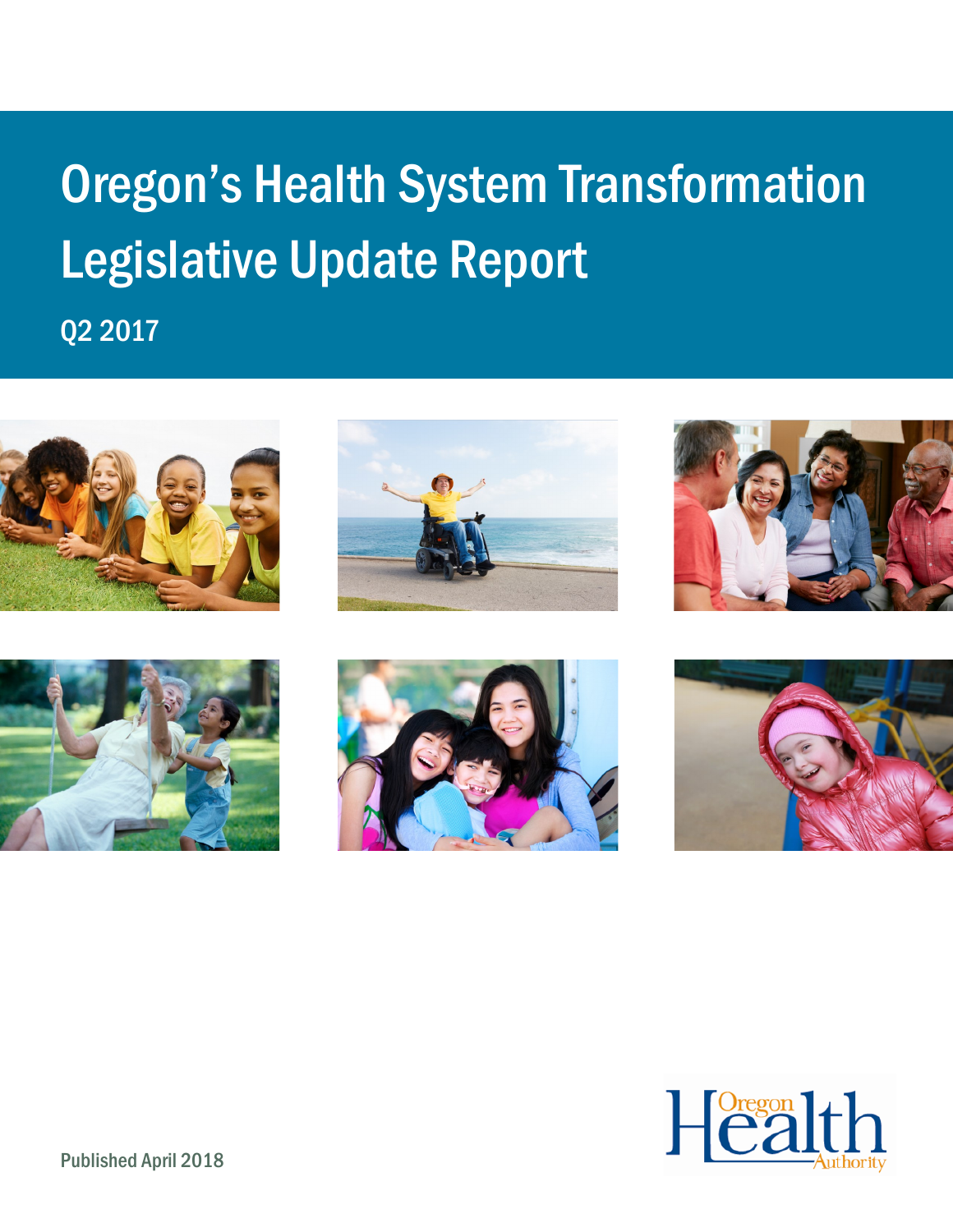### About this report

Welcome to OHA's report to the Legislature on Oregon's Health System Transformation progress for Q2 2017.

This report provides key data updates on the Oregon Health Plan population and CCOs' progress toward the transformation of our health system.

For questions or comments about this report, or to request this publication in another format or language, please contact the Oregon Health Authority Director's Office at:

503-947-2340 or OHA.DirectorsOffice@state.or.us

### Table of Contents

| <b>Oregon Health Plan Demographics</b>                 | 3  |
|--------------------------------------------------------|----|
| <b>CCO Quality Metrics</b>                             | 5  |
| <b>Finance</b>                                         | 6  |
| <b>Member Satisfaction</b>                             | 11 |
| <b>Patient-Centered Primary Care Homes</b>             | 12 |
| <b>Appendix A: Additional Transformation Reporting</b> | 13 |
| <b>Appendix B: CCO Profile</b>                         | 14 |

Cover image courtesy of United Way of the Lower Mainland. This image was not modified from its original format. License available online at:: https://creativecommons.org/licenses/bync/2.0/legalcode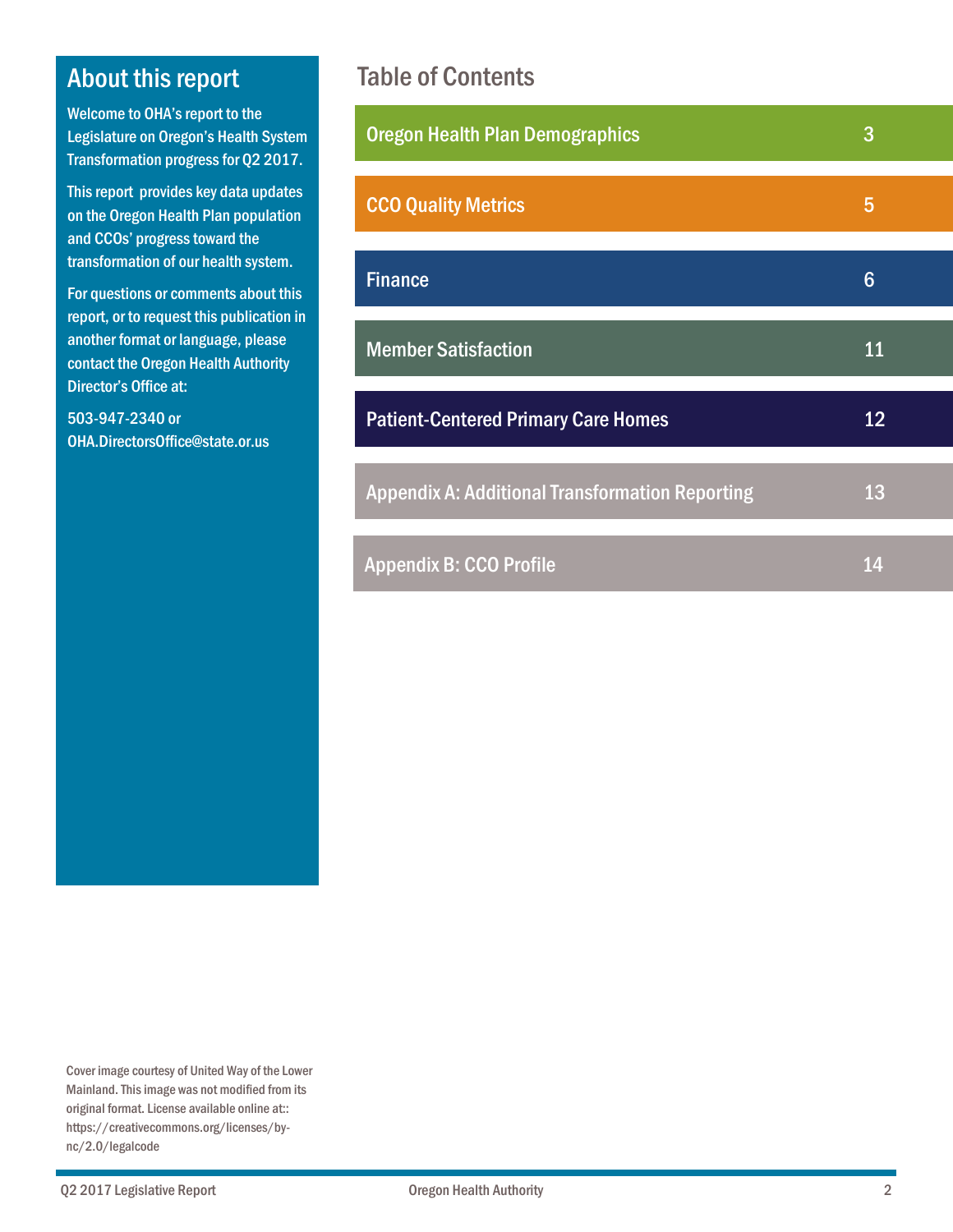## <span id="page-2-0"></span>Oregon Health Plan Enrollment

### Total OHP enrollment: Fee-for-service (FFS) and CCO.



### Percent of Oregon's population enrolled in OHP, by county. Definitions: (Q2 2017)



#### Oregon Health Plan (OHP)

Oregonians who receive comprehensive Medicaid benefits. OHP covers services such as regular check-ups, prescriptions, mental health care, addiction treatment, and dental care.

#### Fee for service (FFS)

OHP members who are not enrolled in a CCO or other managed care organization.

| <b>Map legend</b> |        |
|-------------------|--------|
| $14 - 19%$        | 30-34% |
| $20 - 24%$        | 35-39% |
| 25-29%            | 40-44% |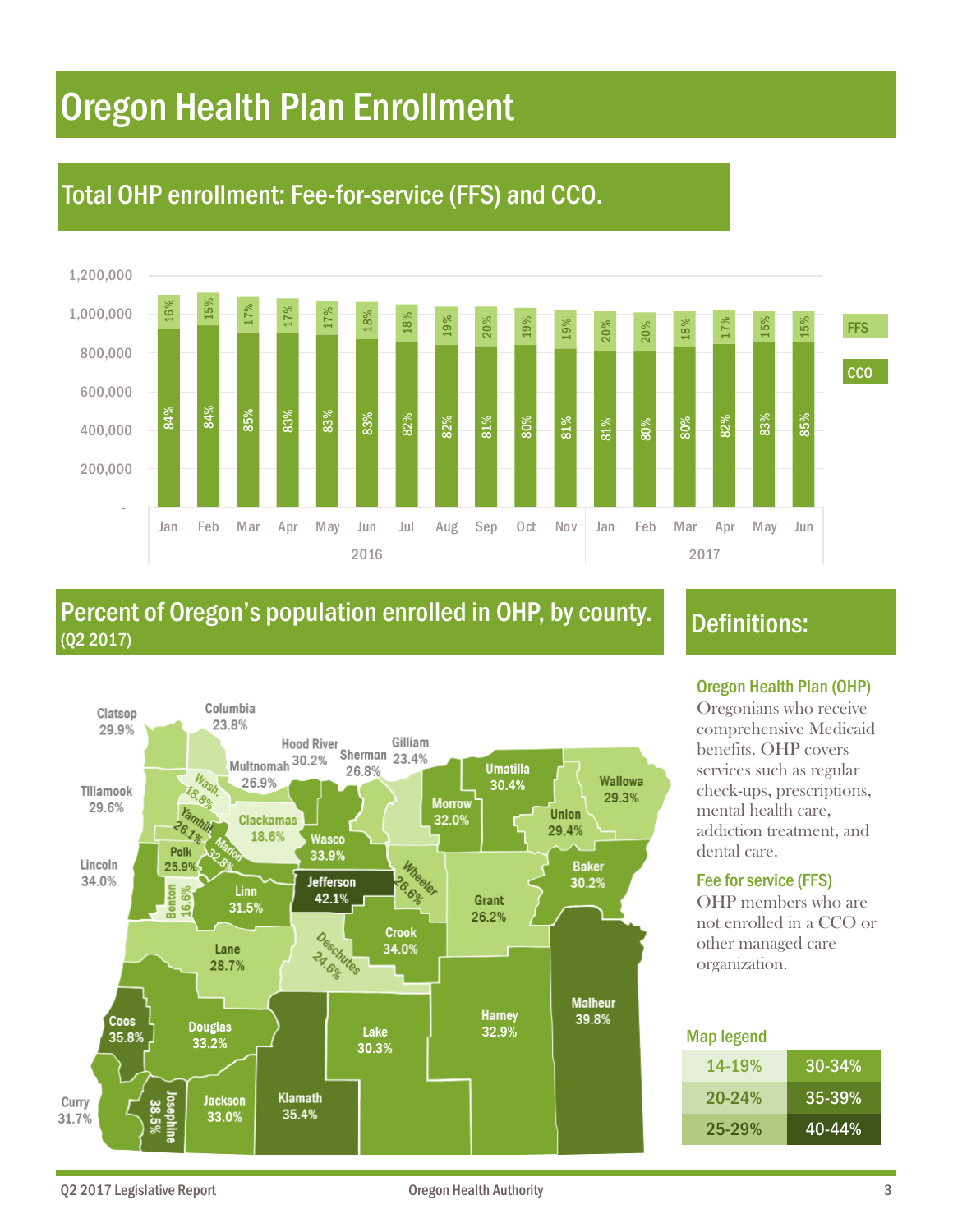## Oregon Health Plan Demographics

### OHP and Oregon populations, by race and ethnicity

The racial and ethnic makeup of the Oregon Health Plan population differs from Oregonians overall, but has remained fairly consistent, even with the inclusion of new members following Medicaid expansion.



#### Race ethnicity make up of OHP members. Q2 2017. Grey bars represent Oregon overall population.



Each race category excludes Hispanic/Latino. For example, an individual who indicates they are both White (race) and Hispanic/Latino (ethnicity) is counted as Hispanic/Latino. An individual who indicates that they are Native American (race) and non-Hispanic (ethnicity) is counted as Native American.

Oregon Overall sources: Race/ethnicity data are from the 2010 US Census. Age data (below) are from the PSU Population Research Center, 2016.

#### The age distribution of OHP members differs from Oregon's overall population. Q2 2017. Grey bars represent Oregon overall population.

#### Detailed age distribution of OHP members. Q2 2017

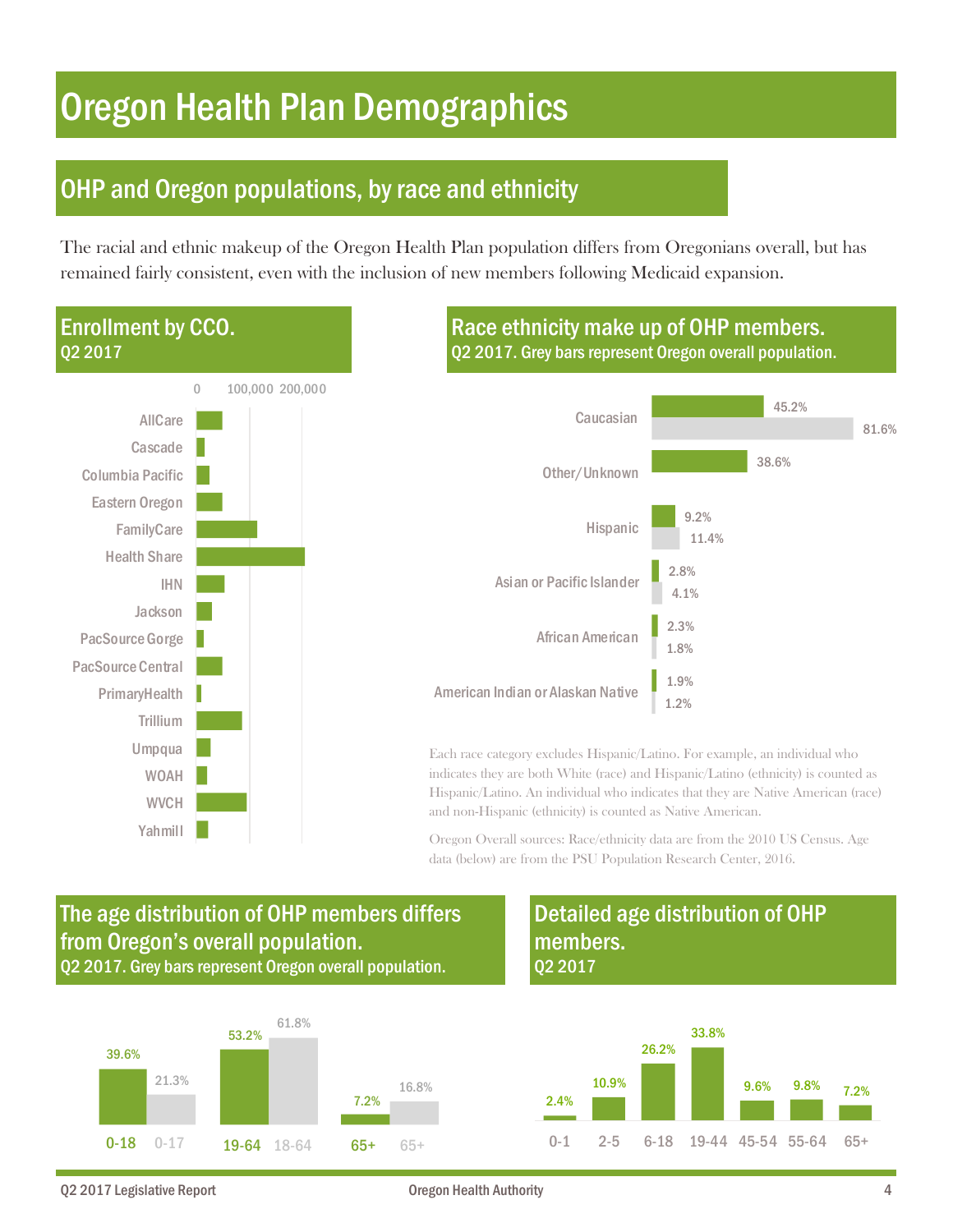## <span id="page-4-0"></span>CCO Performance Metrics

2017 is the fifth year of Oregon's pay for performance program, under which the Oregon Health Authority (OHA) utilizes a "bonus quality pool" to reward coordinated care organizations (CCOs) for the quality of care provided to Medicaid members. This model increasingly rewards CCOs for outcomes, rather than utilization of services, and is one of several key health system transformation mechanisms for achieving Oregon's vision for better health, better care, and lower costs.

Each year, OHA publishes a final report detailing calendar year performance and quality pool payouts. In addition, OHA releases a mid-year update report. This year, the Office of Health Analytics produced a "Deeper Dive" with expanded analysis of  $Q2$  2017 data on a few measures to gain a better understanding of potential drivers of quality improvement: Adolescent well-care visits, effective contraceptive use, and emergency department utilization.

Analyzing the utilization patterns of various subgroups helps reveal patterns of quality performance not easily observed in the larger reported groups. These data may help CCOs and providers target strategies for quality improvement or other programs to help meet improvement targets.

[http://www.oregon.gov/oha/HPA/ANALYTICS-MTX/Documents/2017-mid-year-deeper-dive.pdf.](http://www.oregon.gov/oha/HPA/ANALYTICS-MTX/Documents/2017-mid-year-deeper-dive.pdf) 

Although well-visit rates are lower among adolescents living in rural areas, their overall health care utilization rates are the same as urban adolescents.



#### Top reasons for emergency department visits

Among members without mental illness diagnoses,

## suicide and intentional self-injury

ranks #13 among reasons to visit the ED and makes up 3 percent of all ED visits.

Among members without mental illness diagnoses, suicide and intentional self-injury ranks #just #175 and makes up 0.1 percent of all ED visits.

Effective contraceptive use (ECU) and adolescent well-care (AWC) visits by geographic region. (Ages 15-17, Q2 2017)



Although having an adolescent well-visit is statistically correlated with meeting the effective contraceptive use measure at an individual level, this pattern does not hold true in the tri-county region.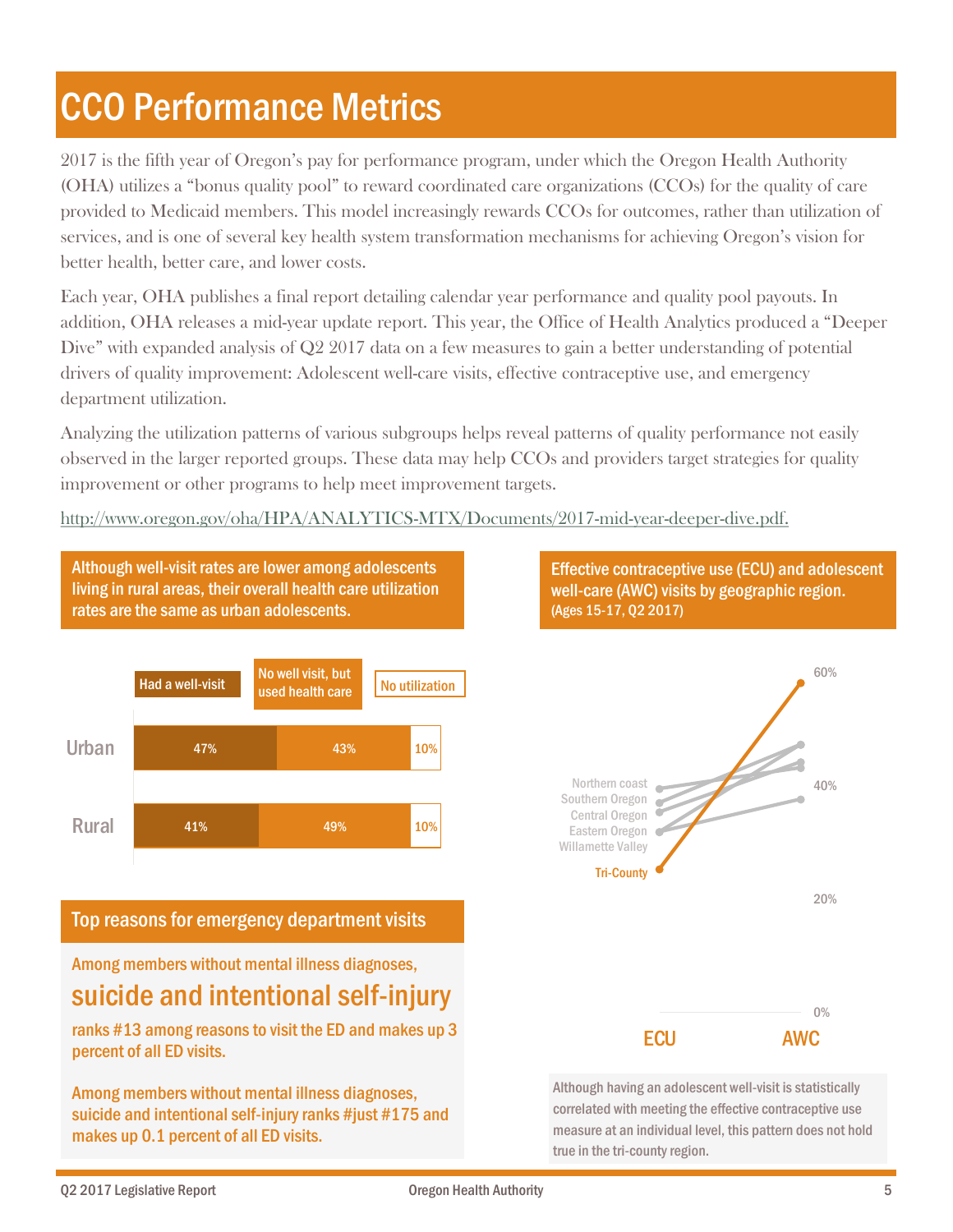## <span id="page-5-0"></span>Finance

The financial overview below provides highlights of operating performance on a comparative basis, including operating and total margins, and a description of the Member Services Ratio (MSR) and the Medical Loss Ratio (MLR). Details are also provided for CCO capitalization, focusing on net assets and liquidity. A critical factor for CCO success is the development of capitated rates paid for health services. OHA and Optumas, an outside actuarial firm, collaboratively work with the CCOs through the rates workgroup on the development of actuarially sound capitated rates.

## Operating performance

OHA tracks two key metrics each quarter: the CCOs' operating margin and total margin (which includes the impact of non-operating income and expenses as well as income taxes). Operating margin is calculated by dividing operating income by total net operating revenue, resulting in a percentage.

On a statewide basis, CCO operating margins have been trending downward from their peak in 2014. Much of the increase in margins during 2014 was the result of cost and utilization assumptions used to develop the rates for the Medicaid expansion population. By 2015, OHA had adequate emerging experience (claims information) to begin to quantify the true underlying cost of the expansion population. The rates were appropriately aligned with this data and generally lowered to reflect the costs and risks of the CCOs' members.

For the first six months of 2017, statewide, CCO operating margin and total margin were 1.3% and 1.1%, respectively, as compared to 1.7% and 0.9% in 2016. Statewide operating and total margins for the first six months of 2017 and the calendar year 2016 are in line with the current rate development methodology.

|                                                | <b>Operating margin</b> |         |                         |                | Total margin* |    |         |                         |         |           |
|------------------------------------------------|-------------------------|---------|-------------------------|----------------|---------------|----|---------|-------------------------|---------|-----------|
|                                                | \$ millions             |         |                         |                | \$ millions   |    |         |                         |         |           |
|                                                |                         | CY 2015 |                         | <b>CY 2016</b> | Q2 2017       |    | CY 2015 |                         | CY 2016 | Q2 2017   |
| AllCare CCO, Inc.                              | \$                      | 6.3     | \$                      | 11.4           | \$6.8         | \$ | 3.4     | \$                      | 6.8     | \$4.2     |
| <b>Cascade Health Alliance</b>                 | \$                      | 3.6     | $\frac{1}{2}$           | 4.2            | \$1.6         | \$ | 2.1     | \$                      | 2.5     | \$1.      |
| <b>Columbia Pacific</b>                        | \$                      | 4.4     | \$                      | 0.7            | $-$ \$.4      | \$ | 4.4     | \$                      | 0.5     | $-$.4$    |
| Eastern Oregon CCO                             | \$                      | 15.6    | $\frac{1}{2}$           | 10.3           | \$8.2         | \$ | 15.6    | $\frac{1}{2}$           | 10.6    | \$8.6     |
| <b>FamilyCare</b>                              | \$                      | 46.4    | \$                      | (23.0)         | $-$4.5$       | \$ | 69.4    | $\mathbb{S}$            | (23.0)  | $-$4.5$   |
| <b>Health Share of Oregon</b>                  | \$                      | 22.5    | $\frac{1}{2}$           | 5.6            | \$2.1         | \$ | 22.6    | \$                      | 6.0     | \$2.4     |
| <b>Intercommunity Health Plans, Inc.</b>       | \$                      | 20.5    | \$                      | (2.4)          | \$2.3         | \$ | 22.8    | <b>S</b>                | (0.6)   | \$2.9     |
| <b>Jackson Care Connect</b>                    | \$                      | 9.9     | $\frac{1}{2}$           | 1.2            | $-$1.1$       | \$ | 9.9     | \$                      | 1.1     | $-$1.1$   |
| <b>PacificSource Comm. Solutions - Central</b> | \$                      | 22.2    | $\mathfrak{s}$          | 28.6           | \$6.4         | \$ | 4.1     | \$                      | 9.5     | \$4.5     |
| PacificSource Comm. Solutions - Gorge          | \$                      | 12.3    | $\sqrt[6]{\frac{1}{2}}$ | 7.4            | \$1.9         | \$ | 7.9     | \$                      | 1.7     | \$1.5     |
| <b>PrimaryHealth of Josephine County</b>       | \$                      | (0.4)   | \$                      | 1.1            | $-$ \$.8      | \$ | (0.4)   | $\mathbf{\hat{s}}$      | 1.1     | $-$ \$.9  |
| Trillium Community Health Plan**               | \$                      | 36.2    | $\frac{1}{2}$           | 10.0           | $-$1.2$       | \$ | 22.4    | $\sqrt[6]{\frac{1}{2}}$ | 6.1     | $-$.1$    |
| <b>Umpqua Health Alliance</b>                  | \$                      | 10.8    | $\mathbf{\$}$           | 8.3            | \$3.2         | \$ | 10.8    | S                       | 8.3     | \$3.2     |
| <b>Western Oregon Advanced Health</b>          | \$                      | 1.4     | $\frac{1}{2}$           | 1.5            | \$.7          | \$ | 1.4     | \$                      | 1.4     | \$.8      |
| <b>Willamette Valley Community Health</b>      | \$                      | 13.4    | \$                      | 8.1            | \$5.6         | \$ | 12.7    | S                       | 6.8     | \$5.      |
| <b>Yamhill Community Care</b>                  | \$                      | 6.1     | $\frac{1}{2}$           | (0.1)          | $-$ \$2.7     | \$ | 6.2     | \$                      | (0.2)   | $-$ \$2.7 |
| <b>Consolidated Total</b>                      | \$                      | 231.2   | \$                      | 72.9           | \$28.2        | \$ | 215.3   | \$                      | 38.6    | \$24.3    |

Below is a table that displays each CCO's operating margin and total margins:

\* Total margin includes the impact of non-operating income and expenses as well as income taxes.

\*\* Trillium's non-operating income and expenses as well as income taxes are included in total for 2015.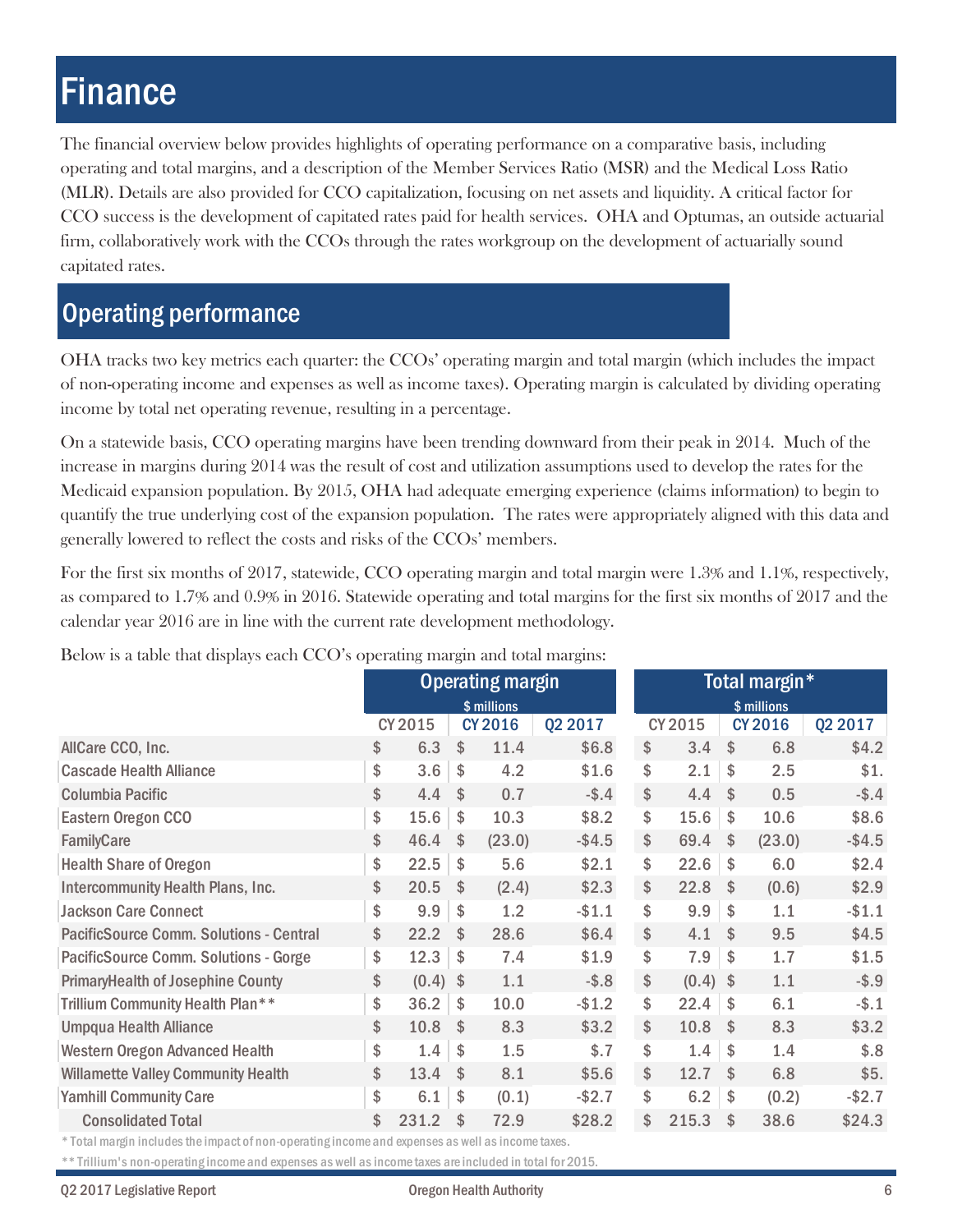

#### Q2 2017 Legislative Report **Contract Contract Contract Contract Contract Contract Contract Contract Contract Contract Contract Contract Contract Contract Contract Contract Contract Contract Contract Contract Contract Contr**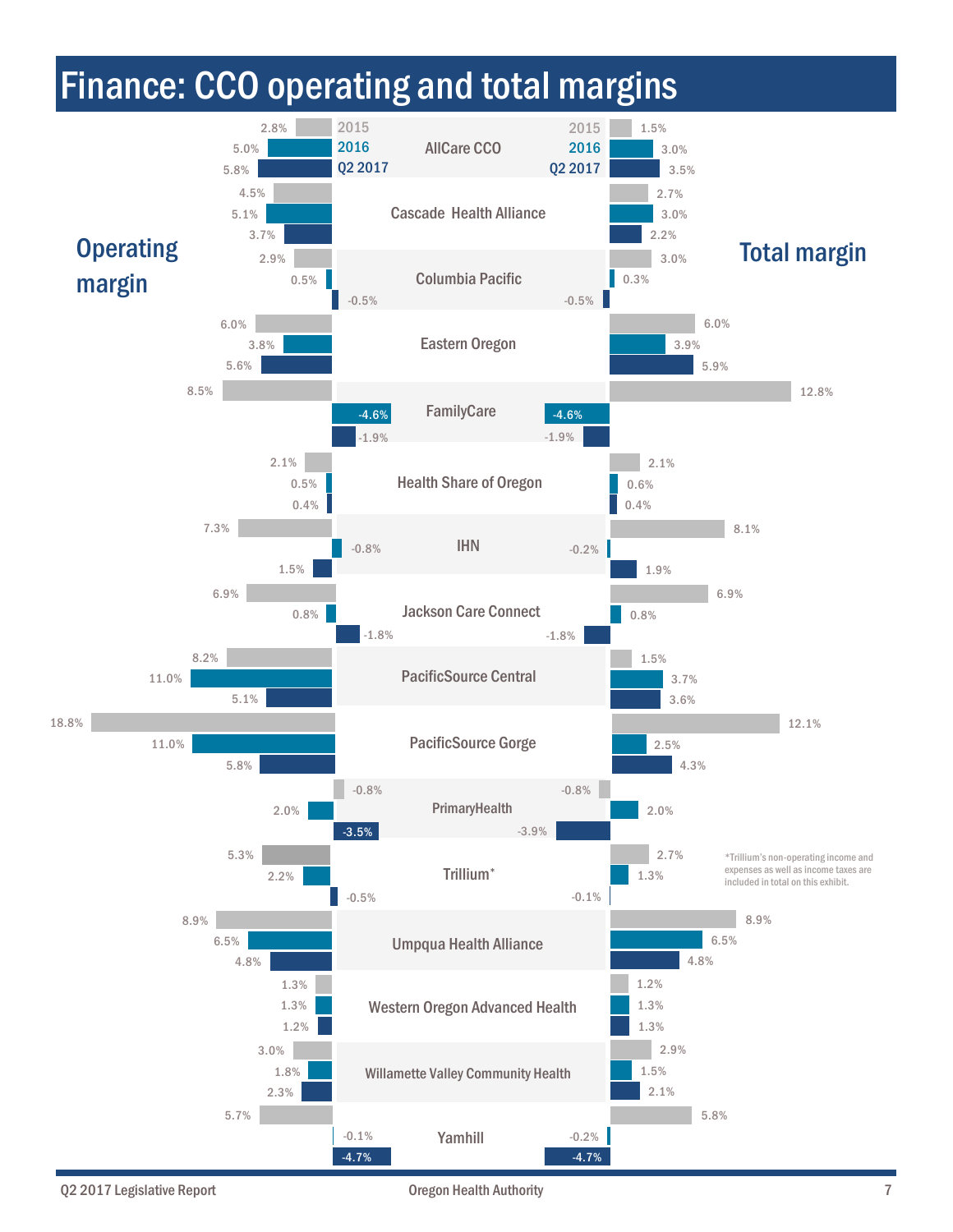### Member services ratio / medical loss ratio

CCO member services ratio (MSR) is a key financial metric that calculates the costs of services a CCO provided to its members (both medical and non-medical such as flexible services) as a percentage of total revenue. Member service expenditures are reported to OHA on the CCOs' financial statements, submitted on a quarterly basis. Closely correlated to the MSR is the medical loss ratio (MLR), which is a term used within the insurance industry and by the Centers for Medicare & Medicaid Services (CMS). The MLR is calculated using the MSR as the starting point and then allows certain defined administrative services to be included in the calculation, such as health care quality improvement expenses, and starting in 2017, fraud prevention expenses. Under new CMS Rules for Medicaid managed care organizations, all CCOs must meet a minimum MLR of 85 percent in 2018. Oregon first adopted a minimum MLR requirement in 2014 with Medicaid expansion and has developed a phased approach to achieve all of the CMS requirements for MLR in 2018.

OHA completed CCO MLR reporting requirement for the calendar year ending December 31, 2016 and for the 18 months period ending December 31, 2015. For the 18-month period ending December 31, 2015, five CCOs did not meet the required MLR threshold and as a result rebated back to OHA \$29.6 million. Since the MLR requirement was for the expansion population only (funded entirely by CMS) all rebates were returned to CMS.

For the calendar year ending December 31, 2016, one CCO did not meet the required MLR threshold of 80% on the expansion population. A related rebate payable due to OHA of \$1.2 million is expected to be settled in 2018 and to be returned to CMS. The graphs below display each CCO's MSR for the first six months of 2017 and calendar years 2016 and 2015:



Data in this section are drawn from CCO financial statements which are reconciled with annual audited financial statements as prepared by an independent accounting firm. 2017 annual audited financial statements are due at the end June 2018. It is important to note that the financial statements follow generally accepted accounting principles, which could include accrued contingencies and reserves per each CCO's individual financial reporting and business model.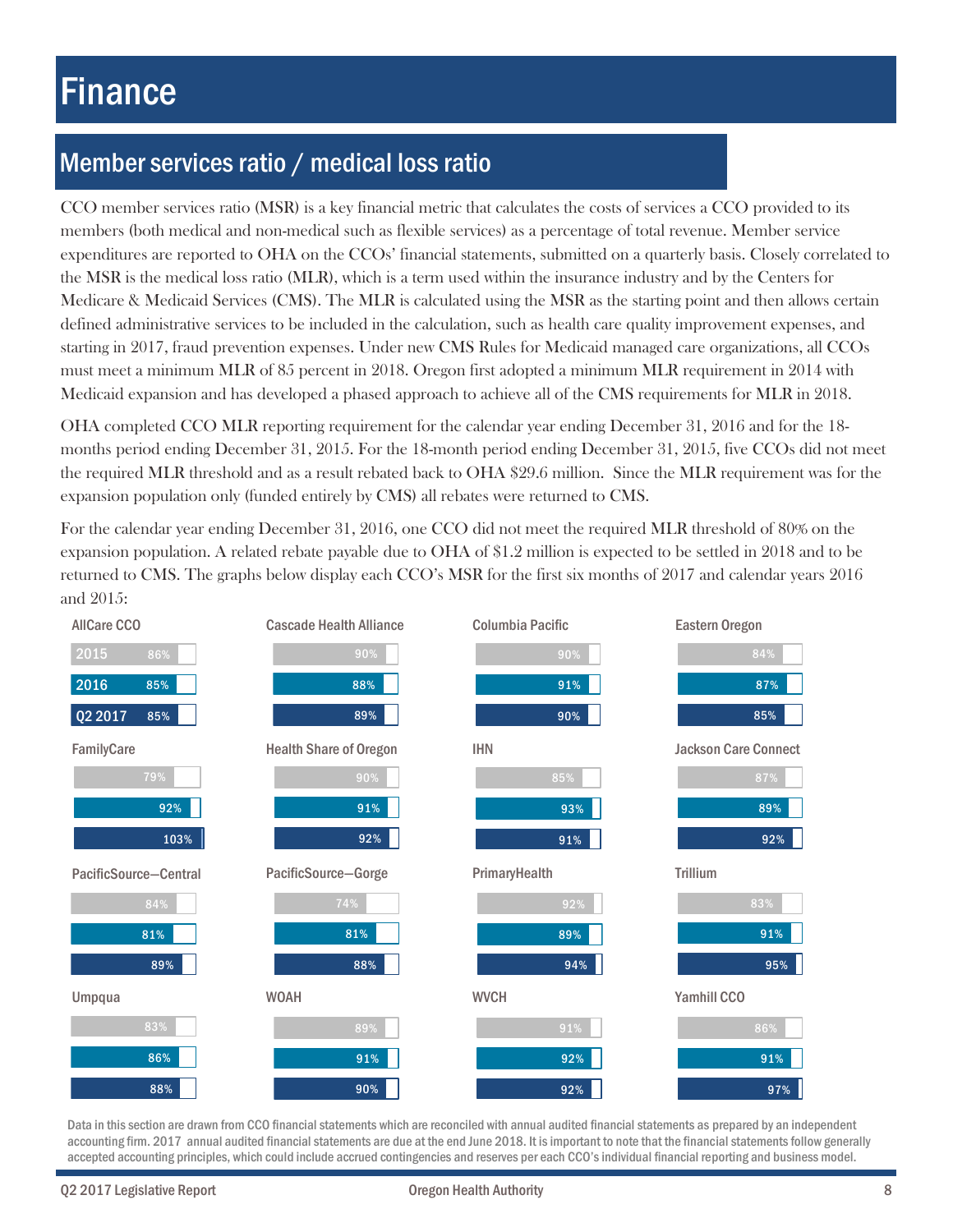## Cash and investments, 2014 - 2016 (\$ millions)



CCOs are paid monthly capitation payments, commonly referred to as per member per month (PMPM) payments, to manage and deliver health care for their membership. CCOs have flexibility in allocating the capitation revenues, determining how best to provide, purchase and coordinate their members care.

The increased membership resulting from expansion led to an increase in both the net asset and restricted reserve requirements. CCOs are currently required to maintain a net asset level of five percent of their average annual revenue (a rolling average of the past four quarters' adjusted revenue) as a minimum amount of operating capital. They are also required to maintain a restricted reserve account held in OHA's name as a safeguard against unanticipated losses.

See the graphs on the next page for CCOs' net assets in total compared to their required net assets. This is also reported by member, which allows for normalization between large and small CCOs.

The increase in CCO membership and the higher margins during 2014 also contributed to an increase in their cash and investments. The graph at left reflects each CCO's cash and investments at the end of each of June 2017, December 2016 and December 2015, respectively.

\* PacificSource has two contracts, one for Columbia Gorge and one for Central Oregon. Only one corporate balance sheet is provided; financial data presented here are combined.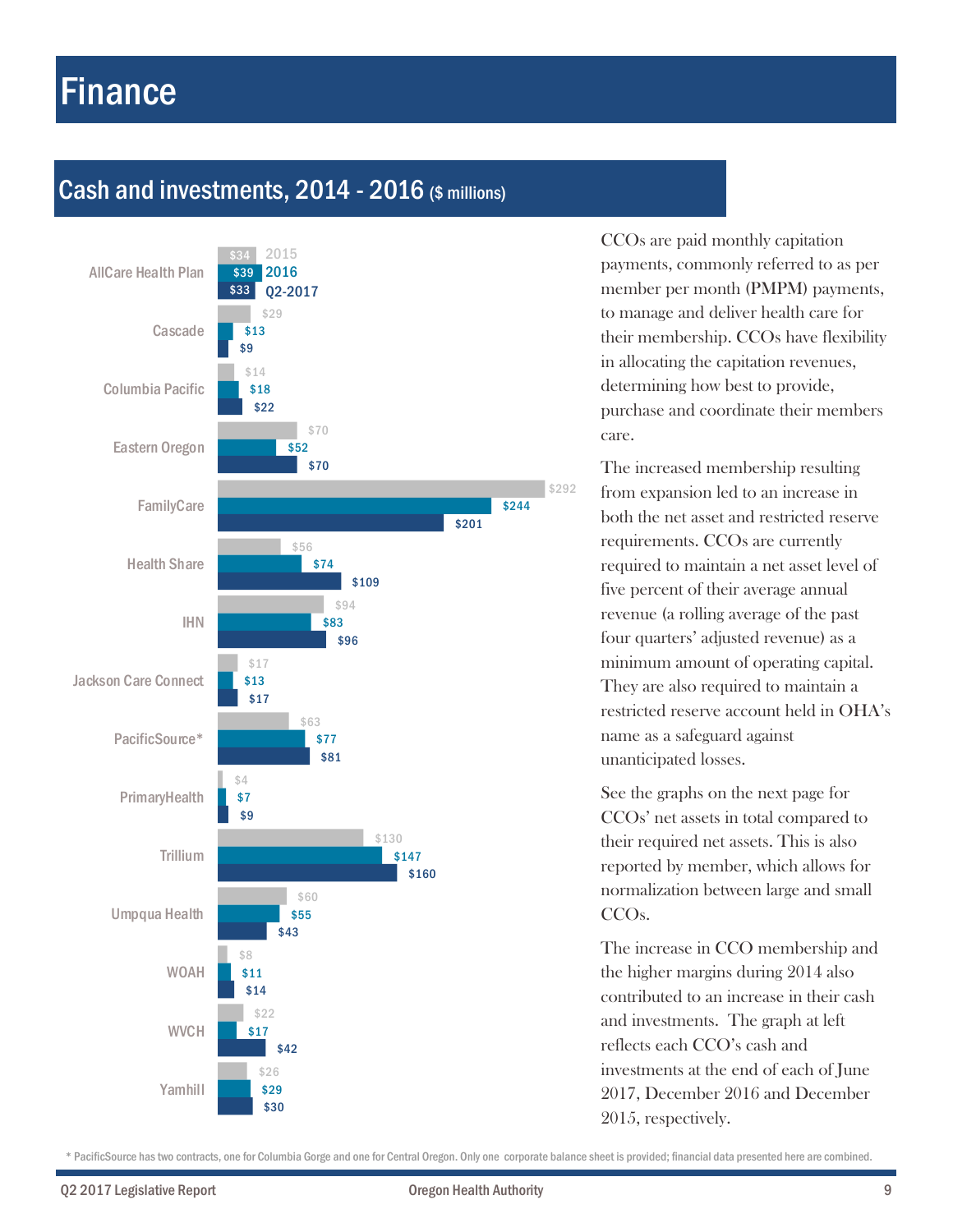## Finance: Net assets by CCO



\* PacificSource has two contracts, one for Columbia Gorge and one for Central Oregon. Only one corporate balance sheet is provided; financial data presented here are combined.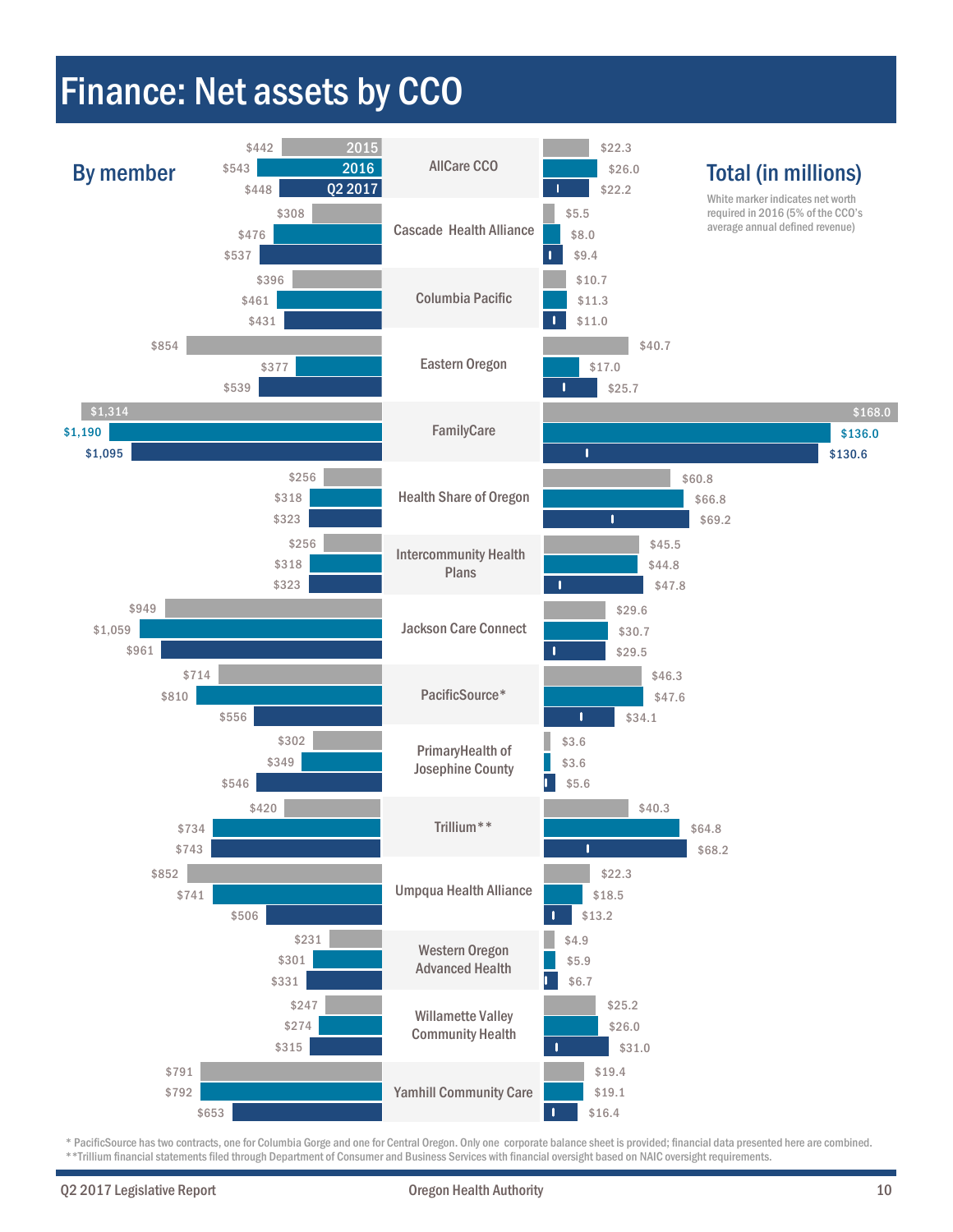## <span id="page-10-0"></span>Member Satisfaction

### Complaint and Grievance Reporting

Oregon's 1115 Demonstration Waiver. requires reporting on six categories of complaints and grievances: Access to Providers and Services, Interaction with Provider of Plan, Consumer Rights, Clinical Care, Quality of Services, and Client Billing Issues.

### Most complaints during Q2 2017 were about access to care or interaction with provider.



### Complaints statewide per 1,000 members.



### Complaints varied by CCO\* (per 1,000 members, Q2 2017)



Complaint and grievance information is reported individually by each CCO; complaints and grievances received directly by OHA from Open Card OHP members are tracked separately by OHA. Appeals of coverage denials, or Notices of Action (NOAs) are also captured and reported separately from complaint and grievance information. Summaries of complaint, grievance, appeal trends and interventions are included in the [OHP Section 1115 Quarterly Report.](https://www.oregon.gov/oha/healthplan/pages/waiver.aspx) 

\*CCOs define what constitutes a complaint or grievance and choose when and how to report complaints and grievances to the Authority. Because the definition of complaints or grievances is not standard across CCOs, comparison across CCOs should be made with caution.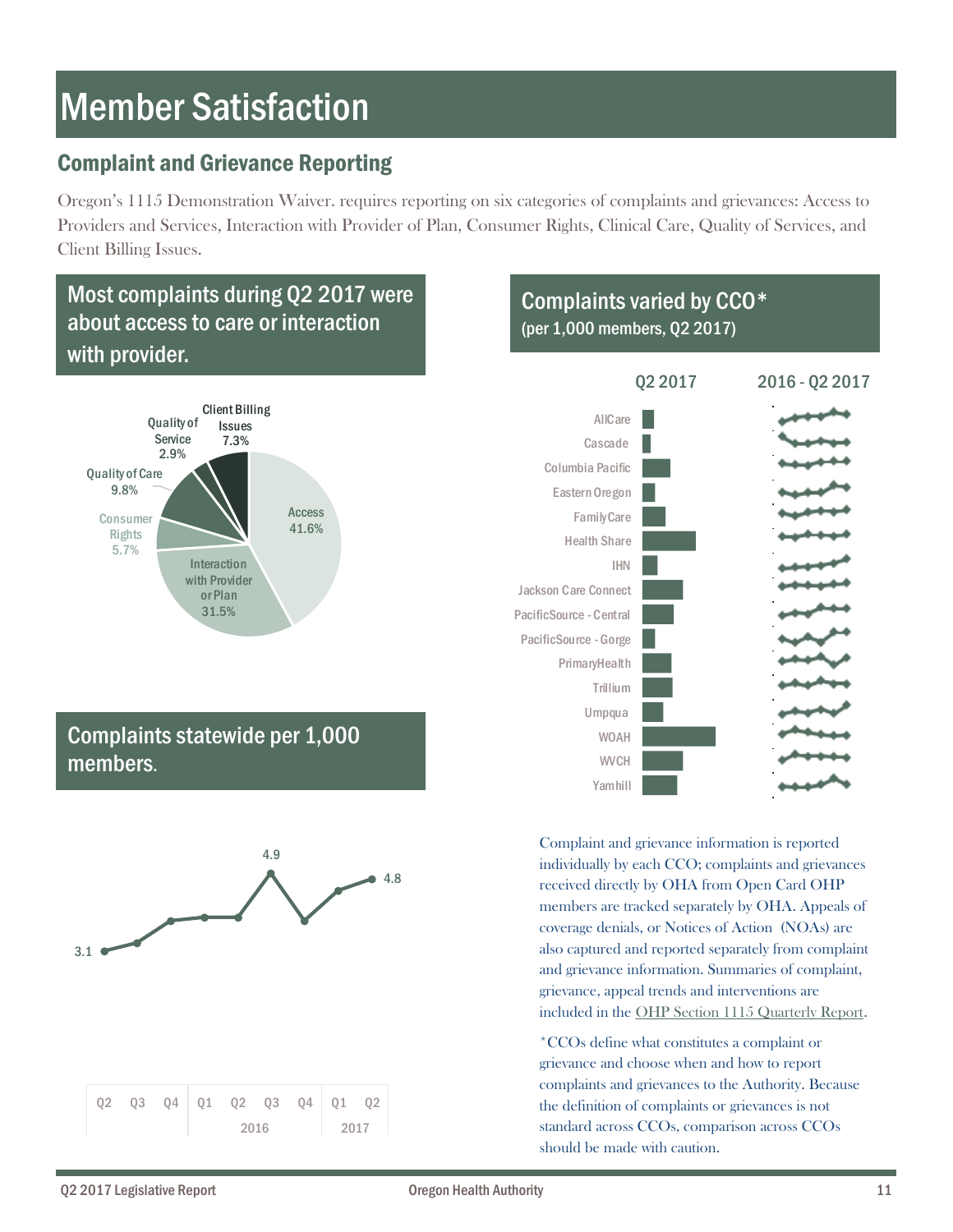## <span id="page-11-0"></span>Patient-Centered Primary Care Homes

The adoption of Patient-Centered Primary Care Homes (PCPCHs) is integral to transforming the health system, with their patient– and family-centered approach to all aspects of care, wellness, and prevention.

In January of 2017, the Patient-Centered Primary Care Home (PCPCH) Program launched 5 STAR recognition. The 5 STAR designation distinguishes clinics that have implemented truly transformative processes into their workflows using the PCPCH model framework and recommended best practices. As of June 2017, there were 34 5 STAR clinics in the state. These 5 STAR clinics include federally qualified health centers, schoolbased health centers, rural health centers, behavioral health clinics, pediatric clinics and other clinic types located in 17 different counties in Oregon.

#### Percent of CCO members enrolled in PCPCH each tier. Q2 2017

|                                | Tier 1 | Tier 2 | Tier $3$ | Tier <sub>4</sub> | 5 STAR          | Not enrolled<br>in PCPCH |
|--------------------------------|--------|--------|----------|-------------------|-----------------|--------------------------|
| AllCare                        | 0%     | 0%     | 20%      | 58%               | 7%              | 14%                      |
| Cascade                        | 0%     | $0\%$  | 36%      | 64%               | 0%              | $1\%$                    |
| Columbia Pacific               | 0%     | 0%     | 26%      | 43%               | 25%             | ı<br>6%                  |
| Eastern Oregon                 | 1%     | $1\%$  | 27%      | 48%               | 13%             | 9%                       |
| FamilyCare                     | $0\%$  | 2%     | 14%      | 52%               | 15%             | 18%                      |
| <b>Health Share</b>            | 0%     | 2%     | 24%      | 67%               | $\vert$ 3%      | 4%                       |
| <b>IHN</b>                     | 0%     | 0%     | 64%      | 15%               | 12%             | н<br>8%                  |
| Jackson                        | 0%     | 0%     | 28%      | 41%               | 15%             | 16%                      |
| <b>PacificSource - Central</b> | 0%     | 0%     | 14%      | 84%               | 1%              | $0\%$                    |
| PacificSource - Gorge          | 0%     | 0%     | 35%      | 65%               | 0%              | $0\%$                    |
| PrimaryHealth                  | $0\%$  | 0%     | 0%       | 44%               | 56%             | $1\%$                    |
| Trillium                       | 0%     | 0%     | 20%      | 60%               | $\vert\vert$ 5% | 16%                      |
| <b>Umpqua</b>                  | $0\%$  | 1%     | 66%      | 33%               | 0%              | $0\%$                    |
| <b>WOAH</b>                    | $0\%$  | 0%     | 18%      | 71%               | $0\%$           | 11%                      |
| <b>WVCH</b>                    | $0\%$  | $0\%$  | 21%      | 54%               | 23%             | 2%                       |
| Yamhill                        | $0\%$  | 1%     | 11%      | 56%               | 18%             | 14%                      |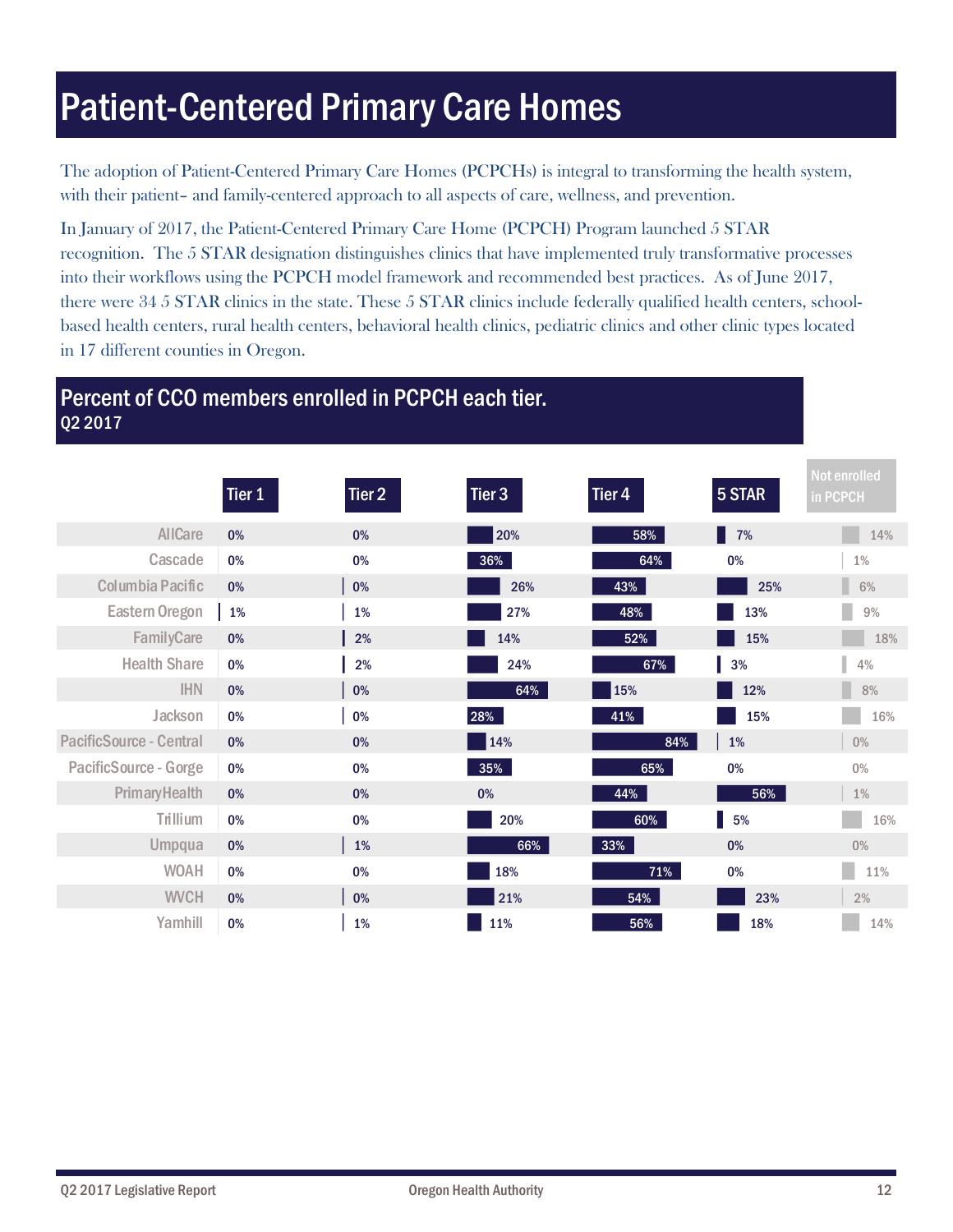## <span id="page-12-0"></span>Appendix A: Additional Transformation Reporting

This appendix summarizes OHA reports on health system transformation topics and provides links to full reports for additional information.

#### Oregon Health Plan Demographics

OHA publishes a suite of Oregon Health Plan demographic, enrollment, and eligibility reports every month: [www.oregon.gov/OHA/HSD/OHP/Pages/Reports.aspx.](http://www.oregon.gov/OHA/HSD/OHP/Pages/Reports.aspx) Select by report type.

#### CCO Metrics

- Metrics and Scoring Committee: [www.oregon.gov/oha/hpa/analytics/Pages/Metrics-Scoring-Committee.aspx](http://www.oregon.gov/oha/hpa/analytics/Pages/Metrics-Scoring-Committee.aspx)
- Measure specifications and other information: [www.oregon.gov/oha/HPA/ANALYTICS/Pages/CCO-Baseline-](http://www.oregon.gov/oha/HPA/ANALYTICS/Pages/CCO-Baseline-Data.aspx)[Data.aspx](http://www.oregon.gov/oha/HPA/ANALYTICS/Pages/CCO-Baseline-Data.aspx)
- Metrics reports: [www.oregon.gov/oha/Metrics/Pages/index.aspx](http://www.oregon.gov/oha/Metrics/Pages/index.aspx)

#### Finance

CCO annual audited financial statements and internal financial statements are available: [www.oregon.gov/oha/FOD/Pages/CCO-Financial.aspx](http://www.oregon.gov/oha/FOD/Pages/CCO-Financial.aspx)

#### Member Satisfaction

OHP member complaints and grievance data are reported quarterly; summaries of compliant, grievance, appeal trends and interventions are all included in OHA's quarterly waiver reports. [www.oregon.gov/oha/HPA/HP-Medicaid-1115-Waiver/Pages/2017-2022-Quarterly-Annual-Reports.aspx.](http://www.oregon.gov/oha/HPA/HP-Medicaid-1115-Waiver/Pages/2017-2022-Quarterly-Annual-Reports.aspx)  Select by report type "quarterly."

#### Patient-Centered Primary Care Homes

Additional reports including the PCPCH Program Annual Report, and evaluation results are available: [www.oregon.gov/oha/pcpch/Pages/reports-and-evaluations.aspx](http://www.oregon.gov/oha/pcpch/Pages/reports-and-evaluations.aspx)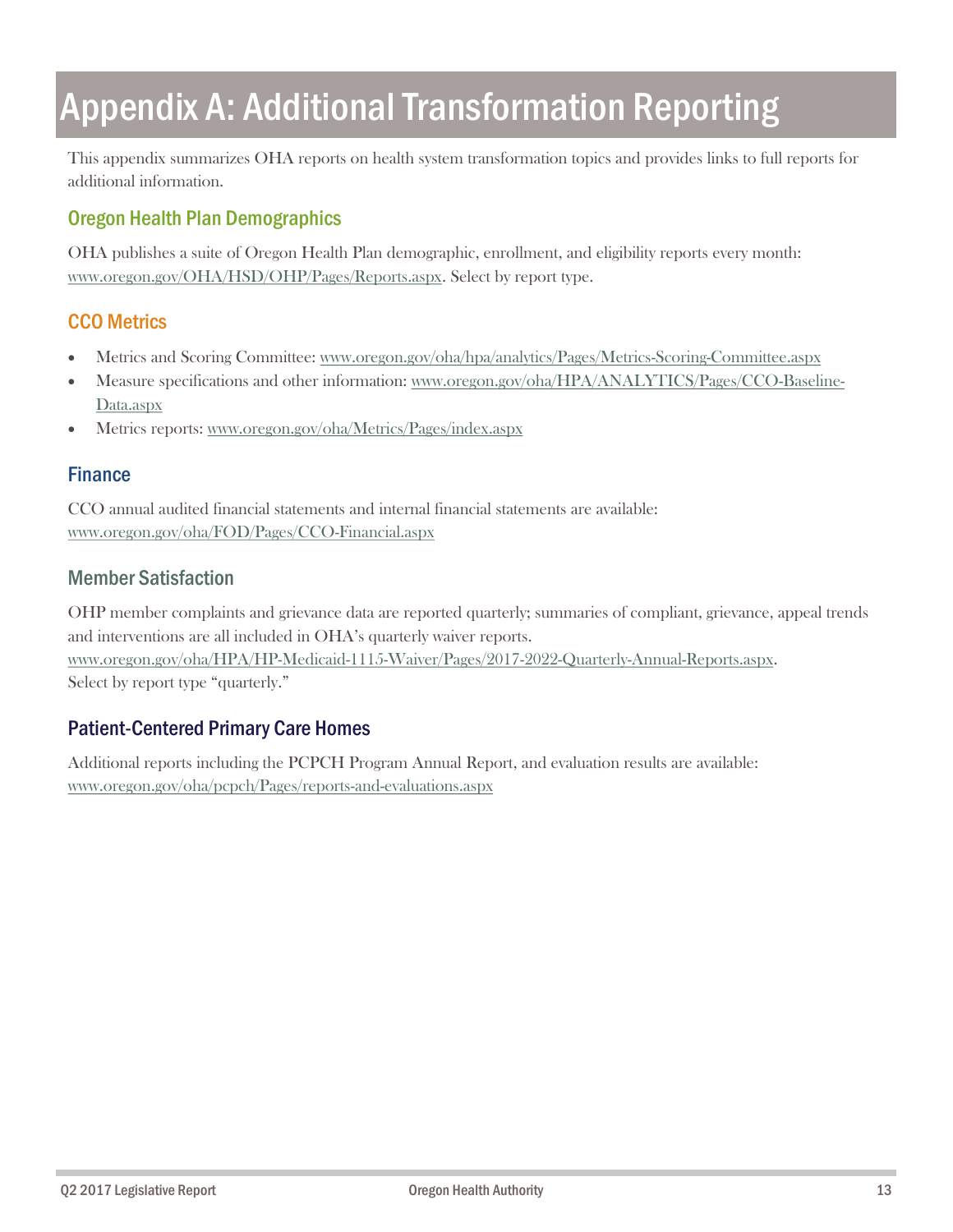## <span id="page-13-0"></span>Appendix B: CCO Profile

Although all of Oregon's 16 CCOs are community based in terms of local governance, there is a wide variety of legal and corporate structures under which they exist. All of the CCOs generally fit into one of the following corporate structures:

- Taxable Publicly Traded Corporation
- Taxable Private Corporation
- Tax-exempt Charitable Organization  $-501(c)(3)$
- Tax-exempt Non-Charitable Organization  $-501(c)(4)$
- Limited Liability Corporation LLC

The table below describes the corporate structure of each CCO:

| <b>CCO</b>                                         | <b>Corporate Status</b>            | Parent / Owner                                                     |
|----------------------------------------------------|------------------------------------|--------------------------------------------------------------------|
| <b>AllCare CCO</b>                                 | Private corporation single owner   | AllCare Health, In.<br>(multiple shareholders)                     |
| <b>Cascade Health Alliance</b>                     | LLC single owner                   | <b>Cascade Comprehensive Care, Inc.</b><br>(multiple shareholders) |
| <b>Columbia Pacific</b>                            | <b>LLC</b> single owner            | CareOregon 501(c)(3)                                               |
| Eastern Oregon CCO                                 | <b>LLC</b> multiple owners         | Owners include both for-profit and not-for-profit<br>organizations |
| <b>FamilyCare</b>                                  | 501(c)(4)                          |                                                                    |
| <b>Health Share of Oregon</b>                      | 501(c)(3)                          |                                                                    |
| <b>Intercommunity Health Plans</b>                 | 501(c)(4)                          | Samaritan Health Services, Inc. 501(c)(3)                          |
| <b>Jackson County CCO</b>                          | <b>LLC</b> single owner            | CareOregon 501(c)(3)                                               |
| <b>PacificSource Community Solutions - Central</b> | Private corporation single owner   | PacificSource (not-for-profit holding company)                     |
| <b>PacificSource Community Solutions - Gorge</b>   | Private corporation single owner   | PacificSource (not-for-profit holding company)                     |
| <b>PrimaryHealth of Josephine County</b>           | <b>LLC</b> single owner            | <b>Grants Pass Management Services</b><br>(multiple shareholders)  |
| <b>Trillium Community Health Plan</b>              | <b>Publicly traded corporation</b> | Agate Resources, Inc./Centene Corp.<br>(publicly traded on NYSE)   |
| <b>Umpqua Health Alliance (DCIPA)</b>              | <b>LLC</b> single owner            | Umpqua Health, LLC (two owners)                                    |
| <b>Western Oregon Advanced Health</b>              | <b>LLC</b> multiple owners         | Owners include both for-profit and not-for-profit<br>organizations |
| <b>Willamette Valley Community Health</b>          | <b>LLC</b> multiple owners         | Owners include both for-profit and not-for-profit<br>organizations |
| <b>Yamhill Community Care</b>                      | 501(c)(3)                          |                                                                    |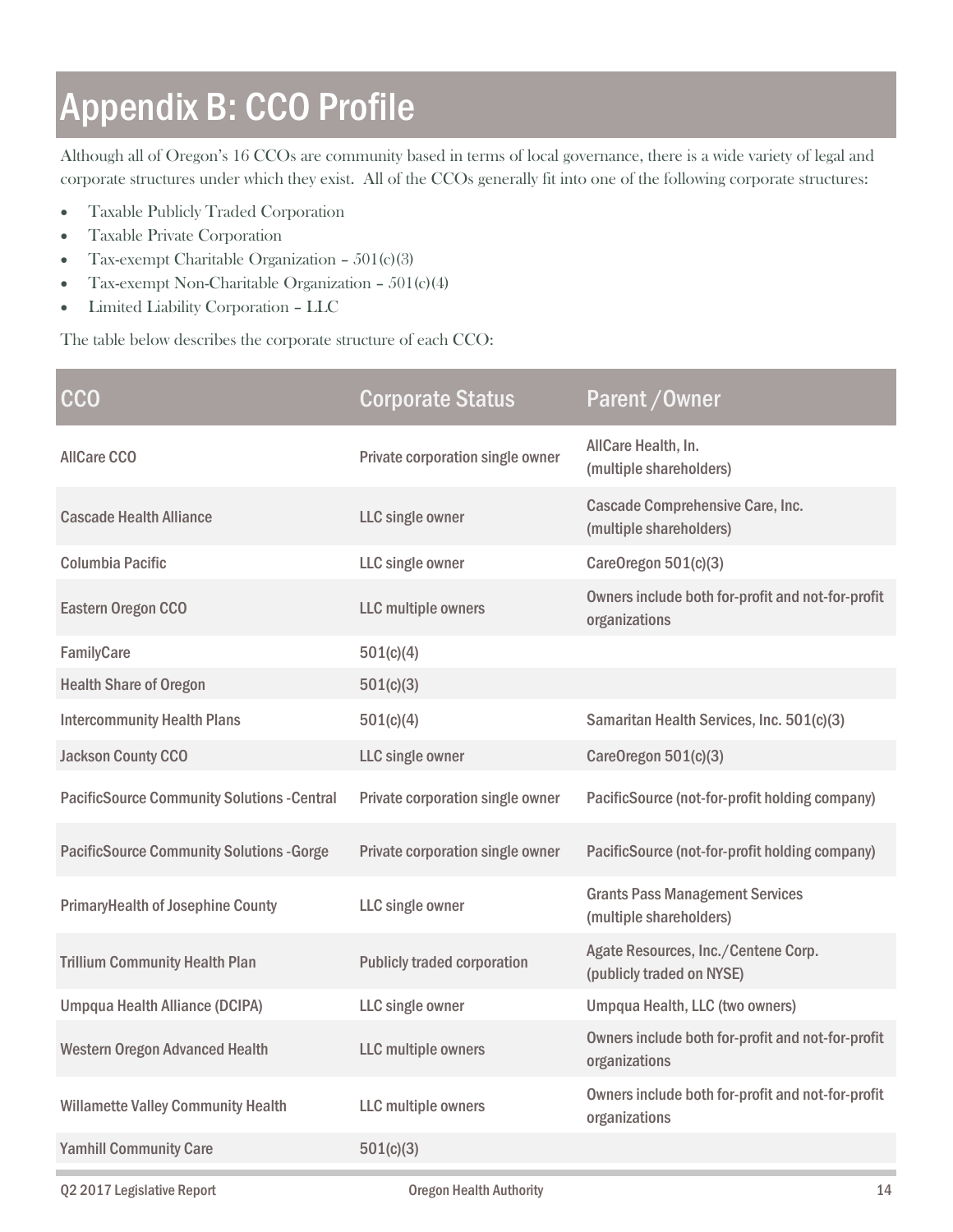This page intentionally blank.